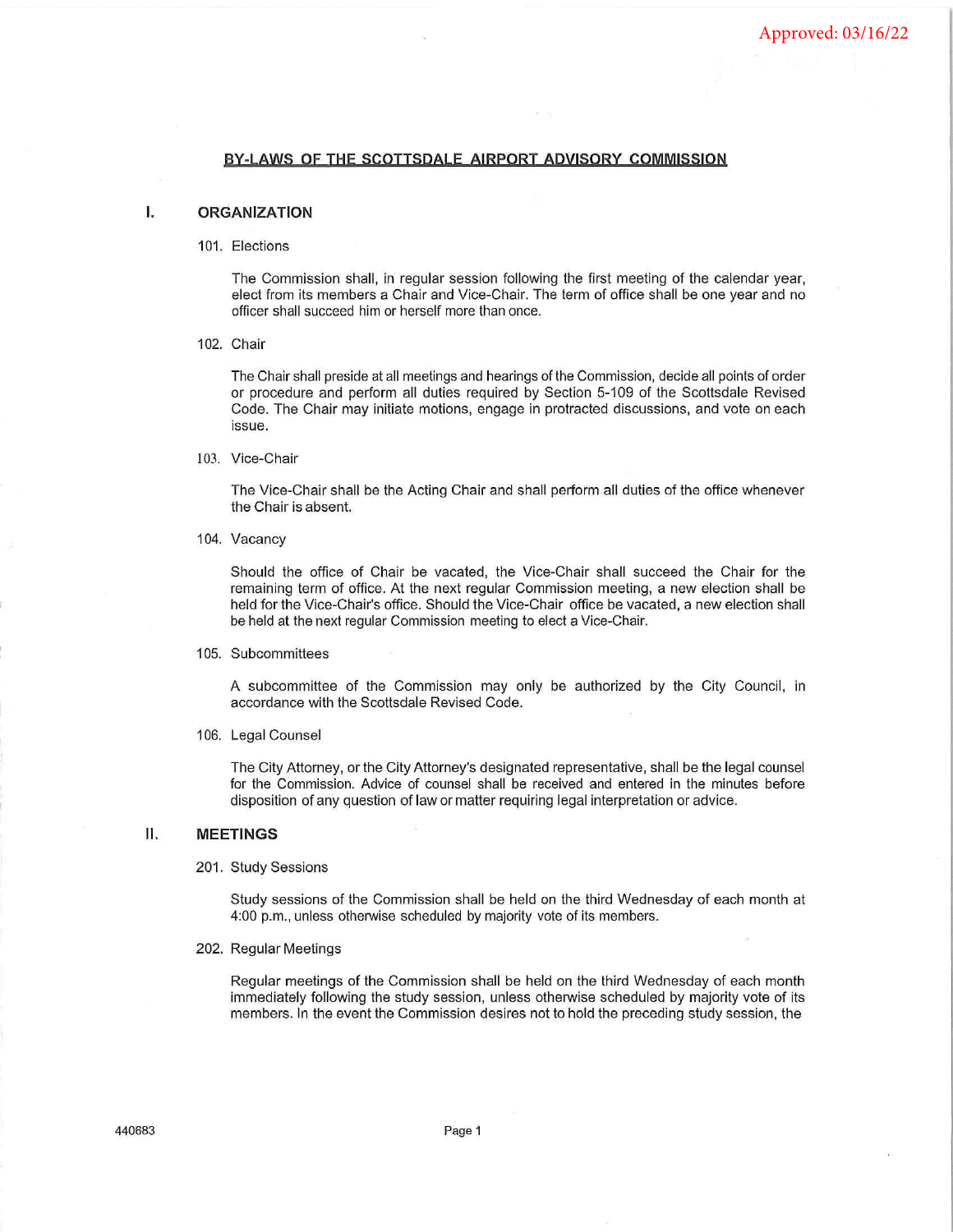regular meeting shall begin at 5:00 p.m., unless otherwise scheduled by majority vote of its members.

203. Special Meetings

Special meetings may be held by the Commission on the majority vote of its members, or on the call of its Chair, which call shall be filed with the Aviation Director. The manner of the call shall be noted in the minutes of the special meeting, and at least twenty-four (24) hours notice of the meeting shall be given to each member. The Aviation Director shall receive forty-eight (48) hours notice and shall post meeting notices at least twentyfour (24) hours before *any* such meeting.

204. Executive Session

Executive sessions may be held before or after any regular or special meeting, or at any other time on call of the Chair, which shall be filed with the Aviation Director, or by majority vote of the members. The Aviation Director shall post meeting notices at least twenty-four

(24) hours before any such meeting.

205. Quorum

A quorum necessary for the transaction of business shall consist of four (4) members of the Commission. The business of the Commission shall be transacted by the majority vote of members present, except as provided in Section 401.

206. Absence of the Chair and Vice-Chair

In the absence of the Chair and Vice-Chair, the senior Commission member present may convene the meeting.

207. Member Attendance

Commission members shall follow the attendance requirements in accordance with the Scottsdale Revised Code.

208. Public Comment, Presentations, Time Limitations

The Chair may provide additional time to members of the public, whether speaking on their own behalf or as a representative of an organization or group, over three (3) minutes on any matter.

209. Agenda Items

The Aviation Director will place Items on the agenda with the concurrence of the Chair, or by a majority vote of the members of the Commission.

- 210. Following administrative approval of an Aeronautical Business Permit application, the Aviation Director shall place the matter on the agenda for ratification at the Commission's next regularly scheduled meeting unless a different date is requested by the applicant. The Aviation Director or designee shall notify the applicant that the Commission may discuss the application at the scheduled meeting. If the applicant or an authorized representative or designee does not attend the meeting, the Commission may choose to continue consideration of ratification of the application to its next regularly scheduled meeting.
- 211. Conflict of Interest

All members of the Commission shall comply with the State Conflict of Interest Law, Title 38, Chapter 3, Article 8, Arizona Revised Statutes.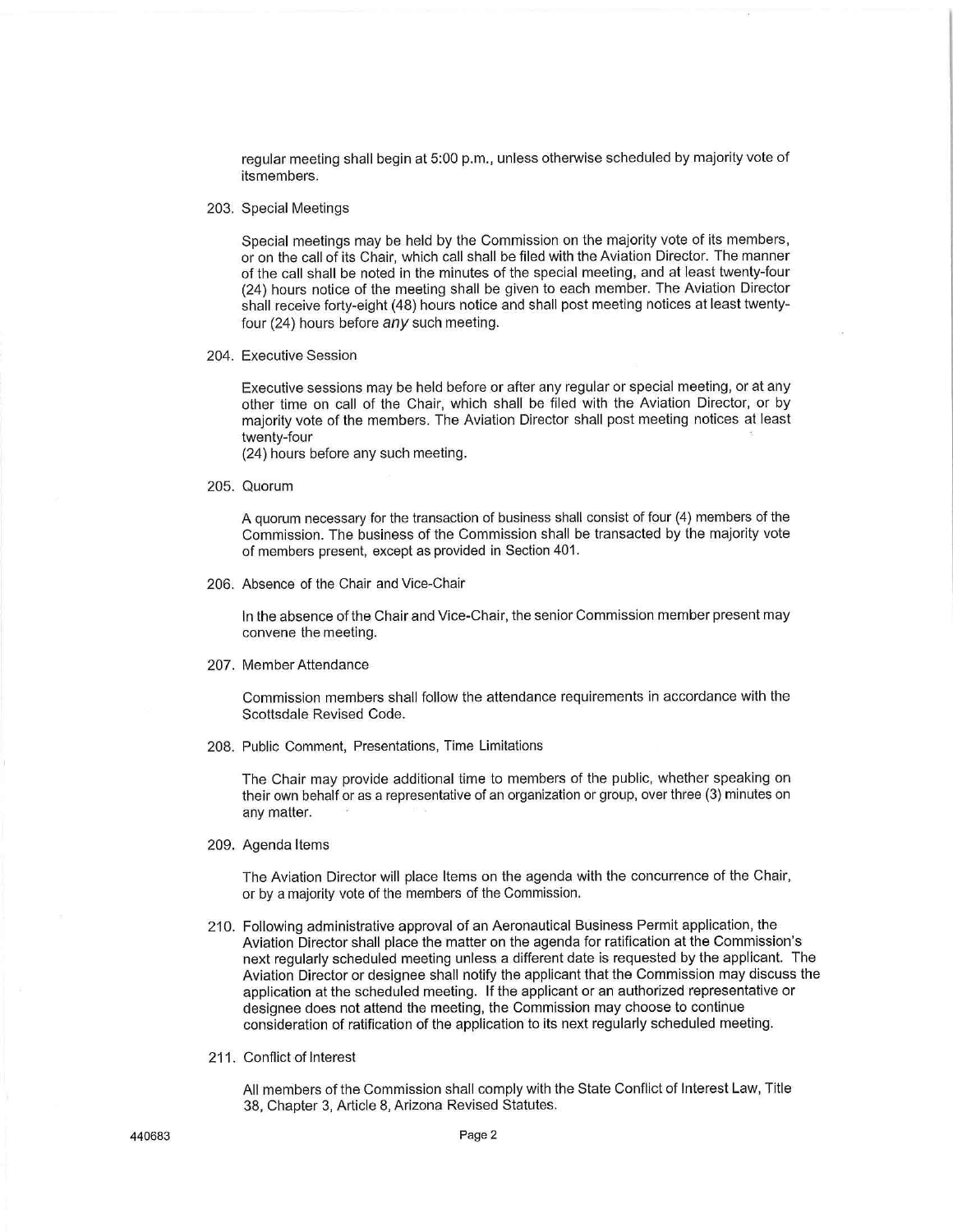## 212. Abstention

Any member who may subjectively believe participating in discussion or voting on cases corning before the Commission could give the appearance to the general public of a conflict of interest may voluntarily abstain from participating in such cases.

# Ill. **OFFICIAL RECORDS**

301. Definition

The official record shall include these by-laws, and the minutes of the Commission meetings, together with an applications, exhibits, correspondence, findings, decisions and other official actions or other items filed with or issued by the Commission.

302. Recording of Vote

Minutes shall be kept for all meetings of the Commission and shall show the vote of each member on every question on which the Commission is required to act, or shall indicate absence. Minutes shall also show records of all other official actions.

303. Retention of Files

All applications and other matters coming before the Commission shall be filed in the Aviation Department in accordance with that department's general file system. The Aviation Director shall keep a permanent file of all applications, exhibits, findings, correspondence, decisions and other official actions of the Commission. The tape recordings of the public hearings of the Commission, if any, shall be retained intact for not less than thirty {30) daysafter the City Council shall make a final decision in the specific subject on the tape. Originalapplications shall be retained as long as is required by standard City procedure.

#### 304. Public Record

In accordance with Arizona public record law, all of the public records of the Commission shall be open to public inspection during normal business hours.

#### **IV. RULES AND AMENDMENTS**

401 . Amendment Procedure

Amendments to these by-laws may be made by the Commission upon the affirmative vote of four (4) members, provided any such amendment is proposed at a preceding meeting, ori submitted in writing at a prior regular meeting of the Commission and is noted in the

. minutes of such meeting. Amendments adopted as above shall become effective at the next regular meeting of the Commission.

402. Copy of By-Laws

A certified copy of these by-laws and any amendments thereto shall be placed on record in the Aviation Department and the City Clerk within ten (10) days of the date of their adoption.

403. Robert's Rules of Order

When any question of parliamentary procedure arises, It shall be decided on the basis of Robert's Rules of Parliamentary Procedure, unless otherwise specified in these bylaws of the Commission.